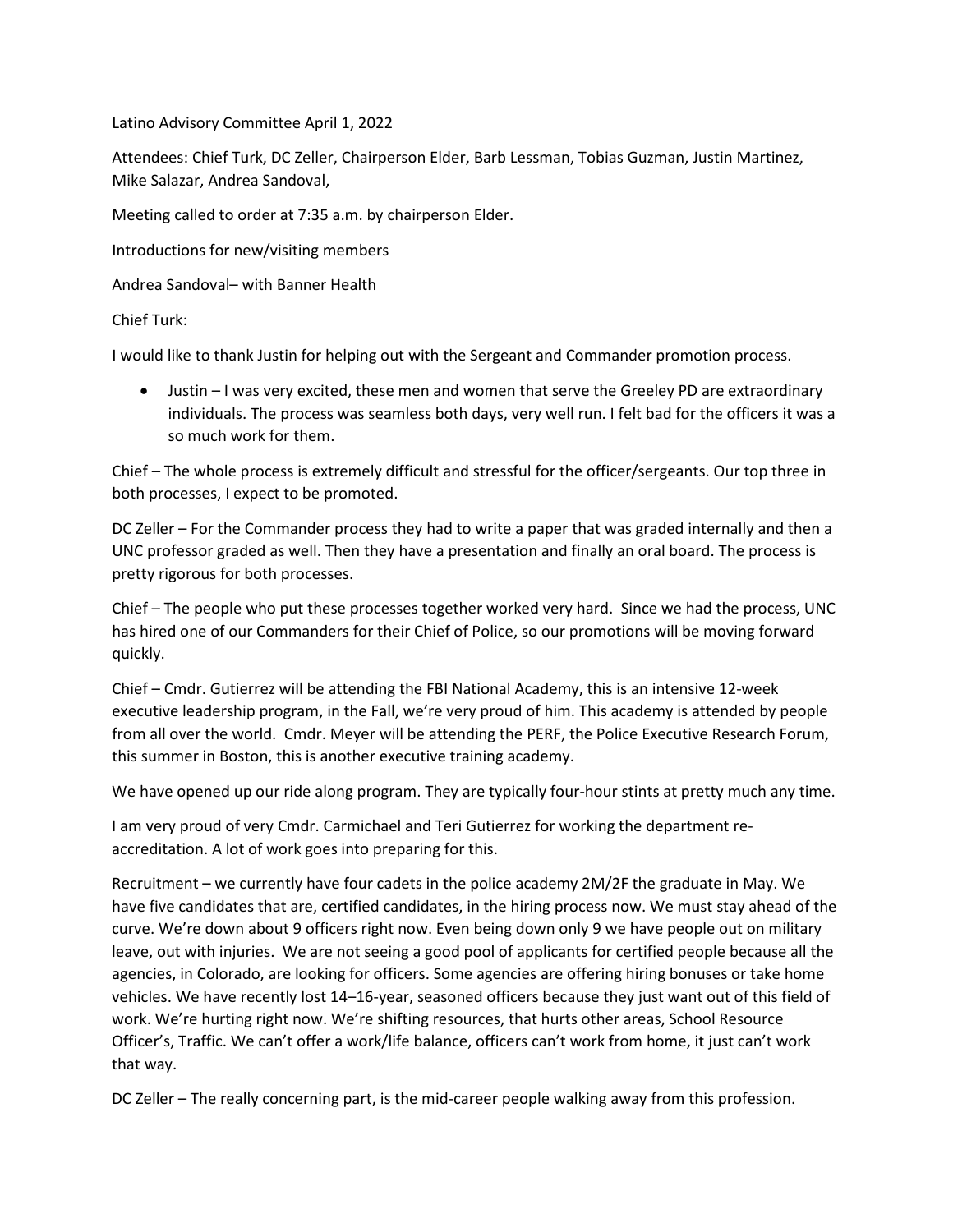Chief – In an effort to address Recruiting requirements, we have made some changes to increase our candidate pool. College credits and military service. We know that education is not the be all end all, we believe life experiences is as important as education. There is a caveat – in return of an investment by us paying for the academy, you have to get 30 more credits in a four years before we move that person past a certain level. We thought this was a step we could take now to help with our hiring situation.

## Justin – What is civil service?

Chief - By City Charter, the police department and the fire department have a civil service commission that oversees our hiring, promotional and disciplinary processes. Whenever we do a hiring before we certify a list; for every one hire we can have a list of 10 people that is approved through civil service – this is in our Charter. It is a City board, a volunteer position that people apply and go through an interview process for. This board also approves our promotion processes.

DC Zeller – These positions are appointed by city council.

Chief – Chief's process – The city hired SGR executive search firm out of Texas. They just did the first review of 28 applicants and have narrowed the list down to 11. In April they will narrow that list down to 5 or 6 people. By the end of May I hope there will be a decision. I made the first cut.

DC Zeller – DDACTS (Data Driven Approaches to Crime and Traffic Safety) We are moving forward with this program; we should see some results with that. Its' the end of the first quarter, so we'll see if we're having an impact.

Staffing – in addition to maintaining staff – we are working on a staffing study as Greeley continues to grow, the department will need to grow as well.

Chief- We need to evaluate response times and other things; we need to work on efficiencies as well as more people. 157 sworn officers, 148 w/9 missing.

We're due to relook at our sectors and see if changes are needed. It is a huge undertaking to redistricting.

Zeller - 1.4 officer per thousand citizens.

Roundtable

Sandi – Promotion ceremony on April 13 and a retirement today at 1:00 p.m.

April is donor month - Donor day April 22nd

Barb – UW is working away – A huge festival for children, it's at IG April  $9<sup>th</sup>$ .

DC Zeller – Have they started looking for the Director yet?

They are starting to work on that now.

Andrea – Banner is restructuring and recruiting and trying to figure out how to work with/around UC Health.